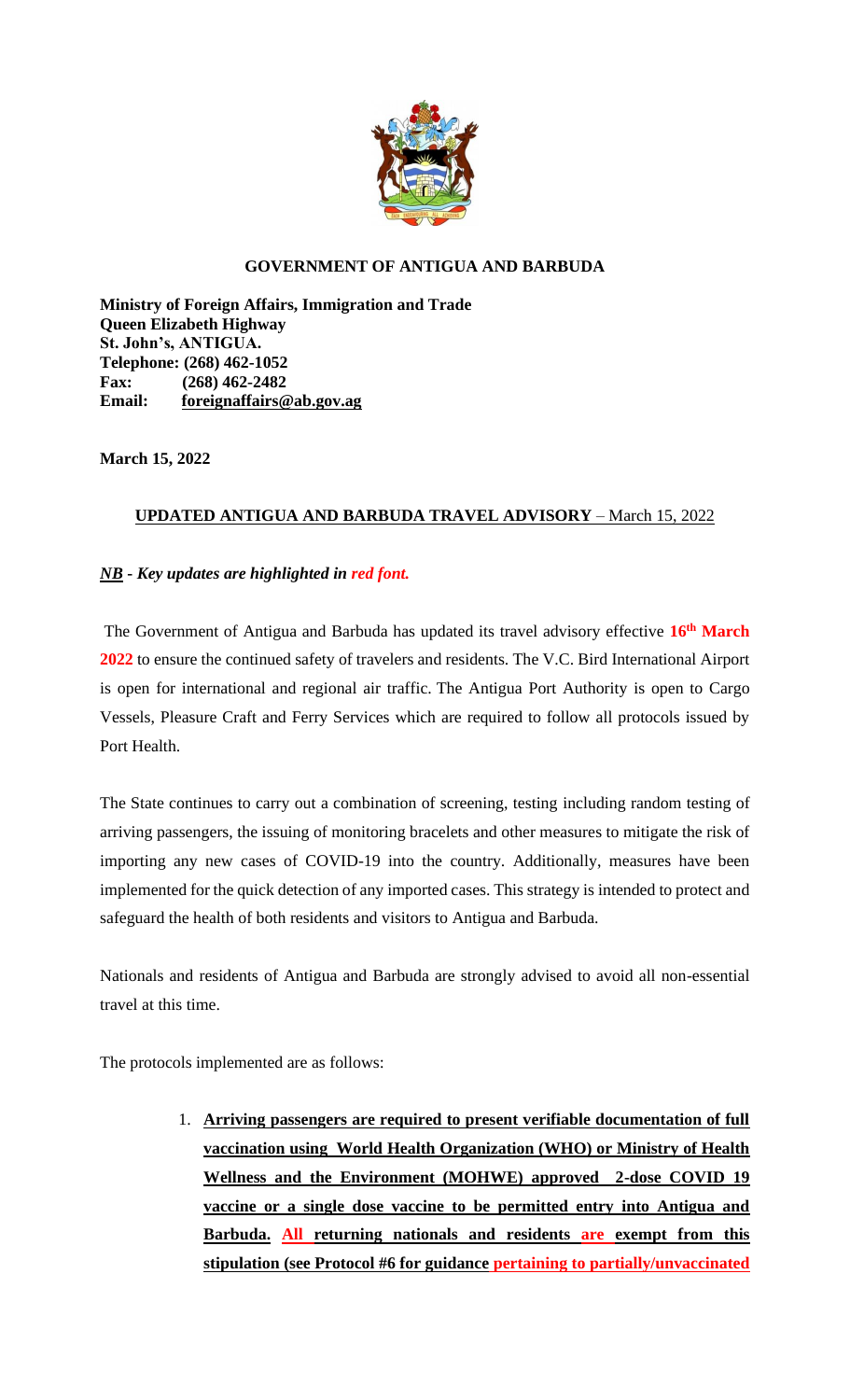**returning nationals and residents). Children below the age of eighteen (18) years arriving at a port of entry are also exempted from this requirement.** 

- 2. **Fully vaccinated arriving passengers are not required to present a PCR/Rapid Antigen Test negative result to be permitted entry into Antigua and Barbuda, (unless they show symptoms of possible infection). This includes transiting passengers.**
- **3. Fully vaccinated passengers showing symptoms of possible infection may be required to submit to a RT PCR test for SARS-CoV-2 upon arrival at their own expense. Instructions on permissible activities while awaiting results will be provided by Port Health officials.**
- **4. Unvaccinated minors between the ages of five and eighteen years old must present a negative RT PCR test/ Rapid Antigen test of four (4) days or fewer from date of testing. Unvaccinated minors who are not staying at a certified resort/accommodation (Airbnb)) may be required to quarantine at home for a period of 10 – 14 days.**
- 5. Children below the age of **five (5) years** entering Antigua and Barbuda, DO NOT REQUIRE a COVID -19 RT-PCR test.
- 6. **Unvaccinated returning nationals and residents with no COVID 19 symptoms are permitted entry provided they:**
	- **a. Present a negative certified PCR/Rapid Antigen Test result taken no more than four (4) days prior to arrival in Antigua and Barbuda.**
	- **b. Submit to a RT PCR test on arrival at their own expense**
	- **c. Quarantine for ten (10) days in their own homes if partially vaccinated i.e:**
		- **i. Either received 1 dose of a 2-dose vaccine OR**
		- **ii. the 2nd dose of a 2-dose vaccine was received less than two weeks prior to arrival).**
	- **d. Quarantine for fourteen (14) days in their own homes if unvaccinated.**

**If symptoms appear during the period of quarantine, the person must be placed in isolation and will be tested for COVID-19.**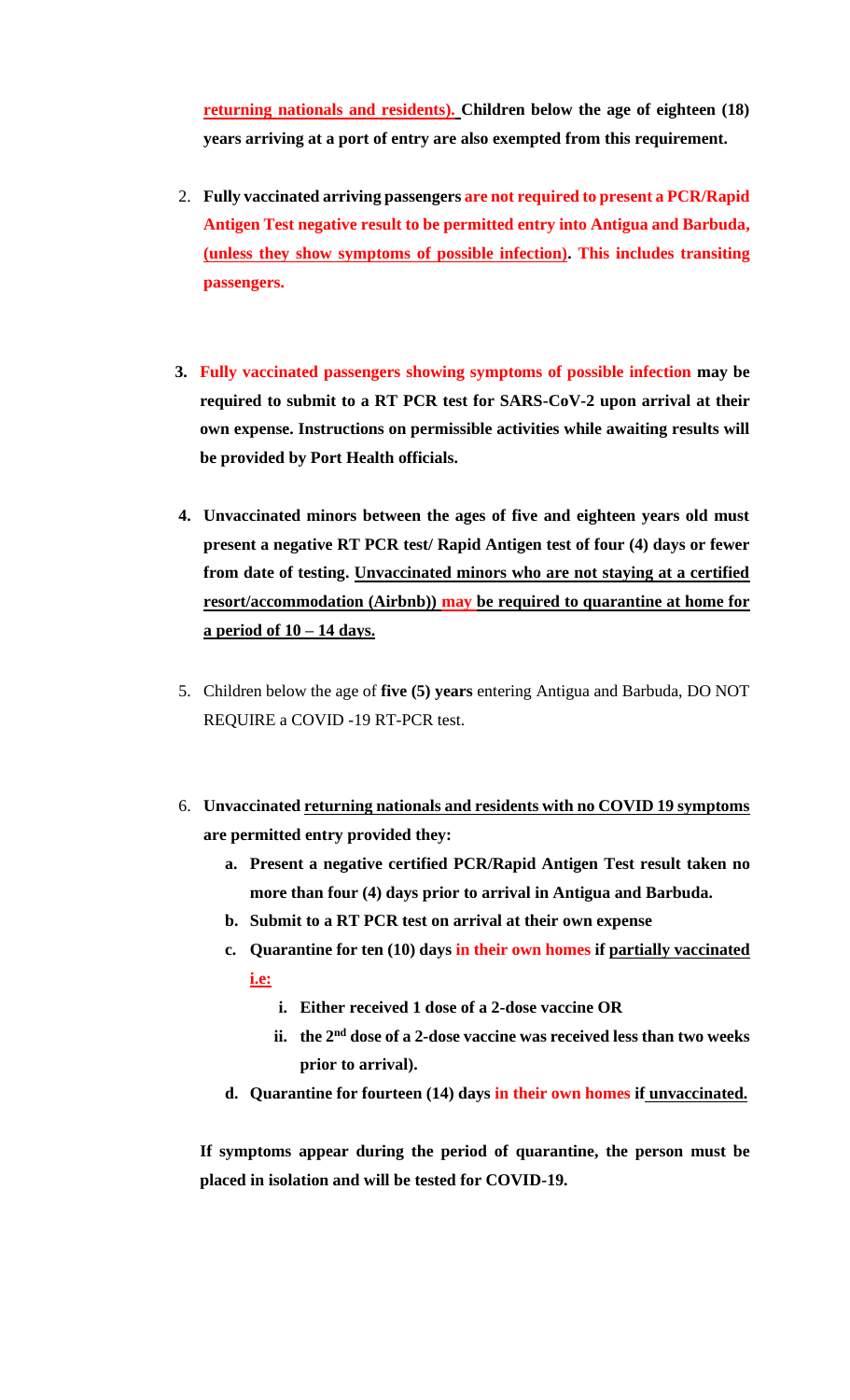- **7. Partially/unvaccinated British citizens en route to, and partially/unvaccinated residents of, Montserrat are permitted to land in Antigua and Barbuda and transit via aeroplane from V.C. Bird International Airport to Montserrat. Such passengers will not be permitted to leave the airport prior to departure.**
- **8. Fully vaccinated passengers entering Antigua and Barbuda who can present verifiable documentation that they have received both doses of a World Health Organization (WHO) or Ministry of Health Wellness and the Environment (MOHWE) approved 2-dose COVID 19 vaccine or one dose of a single dose COVID 19 vaccine and have a COVID-19 RT-PCR/ approved Rapid Antigen negative test result will be allowed to stay at bio safe/certified accommodation/yacht. At least two (2) weeks must have passed since the administration of the FULL vaccine dosage.**
- 9. Persons quarantined at a government-approved facility for a period of fourteen (14) days will do so for a fee not exceeding **EC\$82.00** per night.
- 10. Arriving passengers who are permitted to quarantine at home or instructed to stay at a government quarantine facility may be required to wear a monitoring bracelet according to the Quarantine Authority regulations.

## 11. **Partially/unvaccinated passengers who arrive**

- **without COVID 19 test results, or**
- **with results from incorrect COVID 19 test assays, or**
- **with Rapid Antigen Test results of four (4) days or more from their travel date**

# **will be charged the cost of administering of the required RT PCR test assay. The fee is US\$50.00 for nationals and US\$100.00 for non-nationals.**

- 12. Visitors are required to observe all protocols during their stay and patronize only COVID-19 certified businesses such as restaurants and excursions for the duration of their trip.
- 13. Passengers granted medical exemption arriving for **medical treatment/procedures** must have a negative COVID-19 RT-PCR taken within four (4) days of their flight. They also must comply with Ministry of Health Guidelines for the Transfer of Patients into Antigua and Barbuda, to include:
	- a) A letter of Request for Medical Transfer from the Chief Medical Officer (CMO) of the originating country to the CMO of Antigua and Barbuda who is also the Quarantine Authority.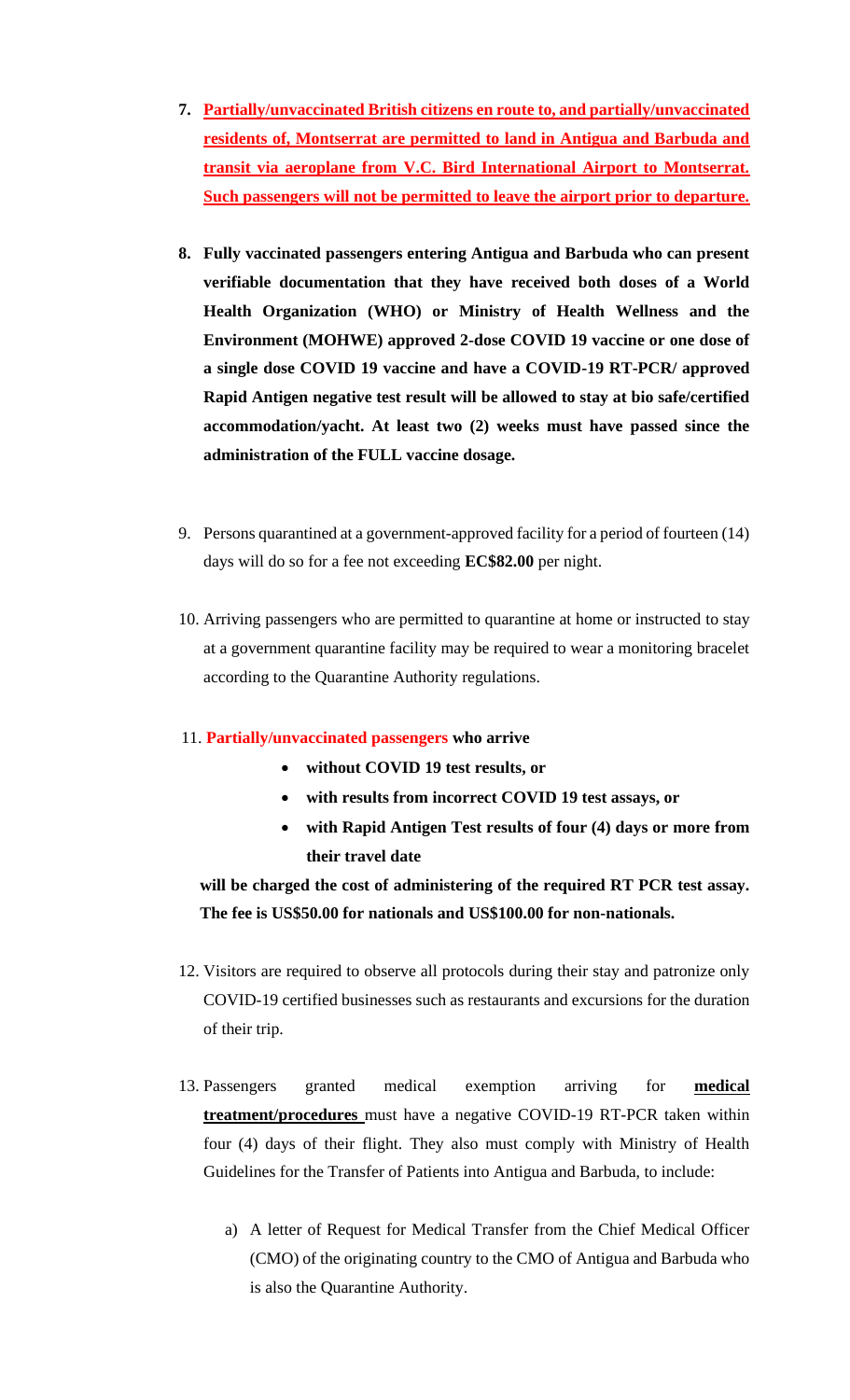- b) A medical report detailing patient's condition, treatment required and the urgency of the situation.
- c) A Letter of Acceptance from the receiving institution stating that the patient has been accepted for care, together with the name of the physician who will be managing the patient.
- d) The intended address in Antigua and Barbuda, together with the name and telephone number of a contact person if available.
- 14. The wearing of face masks in public spaces is actively encouraged throughout Antigua and Barbuda and social/physical distancing protocols should still be adhered to. Therefore, all passengers arriving in Antigua and Barbuda are encouraged to wear face masks wherever there are gatherings of significant numbers of people e.g., ports, supermarkets, bars and clubs.
- 15. All arriving passengers must complete a Health Declaration Form and will be subject to screening and temperature checks by Port Health Authorities upon arrival in Antigua and Barbuda. Passengers who knowingly present false declarations of COVID-19 negative tests or vaccination on arrival will be fined according to the laws of Antigua and Barbuda.
- 16. Arriving passengers with symptoms of COVID 19 may be isolated as determined by the Health Authorities.
- **17.** Transiting passengers/Crew members who require an overnight stay will be required to proceed to a hotel or government certified facility to await departure.
- **18. Rapid antigen tests will be permitted for departing passengers in cases where the receiving states permit the use thereof by individuals returning to their countries of origin. Hotels will be required to provide this service to their guests.**
- **19. All Marine Pleasure Craft and Ferry Services entering the waters of Antigua and Barbuda should contact the Antigua Port Authority, using VHF Channel 16, at least six (6) hours prior to arrival. Instructions will be given to guide the crafts to either the Nevis Street Pier or English/Falmouth Harbours, Jolly Harbour, or other holding area.**